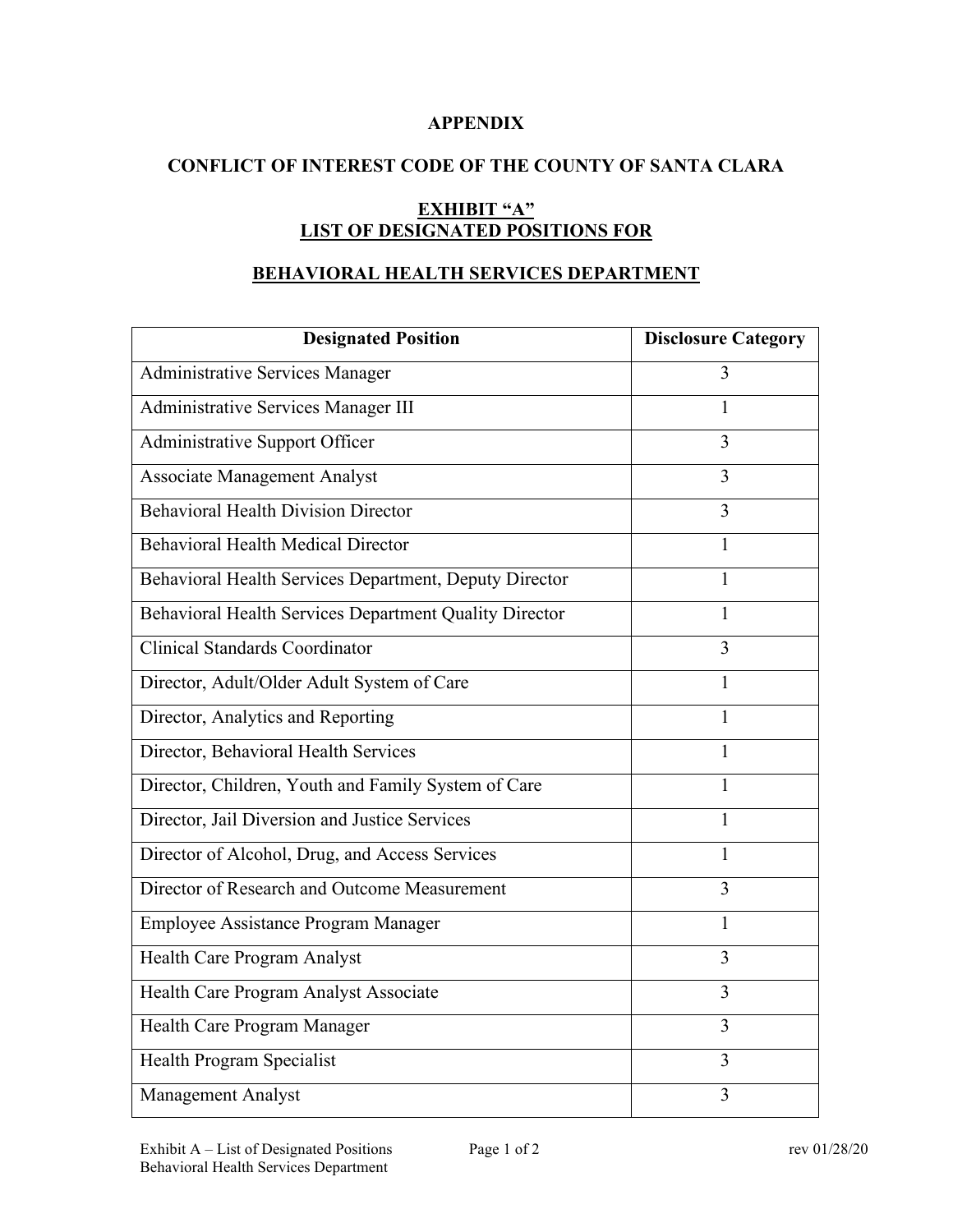| <b>Designated Position</b>                               | <b>Disclosure Category</b> |
|----------------------------------------------------------|----------------------------|
| Mental Health Program Specialist                         | 3                          |
| <b>Prevention Program Analyst</b>                        | 3                          |
| Program Manager                                          | 3                          |
| Program Manager School-Linked Services                   | 3                          |
| Psychiatrist                                             | 4                          |
| Psychiatrist-Extra Help-Non Board Eligible               | 4                          |
| Quality Improvement Coordinator - A&D Services           | 3                          |
| Quality Improvement Coordinator - Mental Health Services | 3                          |
| Sr Health Care Program Analyst                           | 3                          |
| Sr Health Care Program Manager                           | 3                          |
| Senior Management Analyst                                | 3                          |
| Sr Mental Health Program Specialist                      | 3                          |
| Senior Research and Evaluation Specialist                | 3                          |
| Senior Staff Physician II                                | 3                          |
| <b>Utilization Review Coordinator</b>                    | 3                          |
| Consultant                                               | $\overline{2}$             |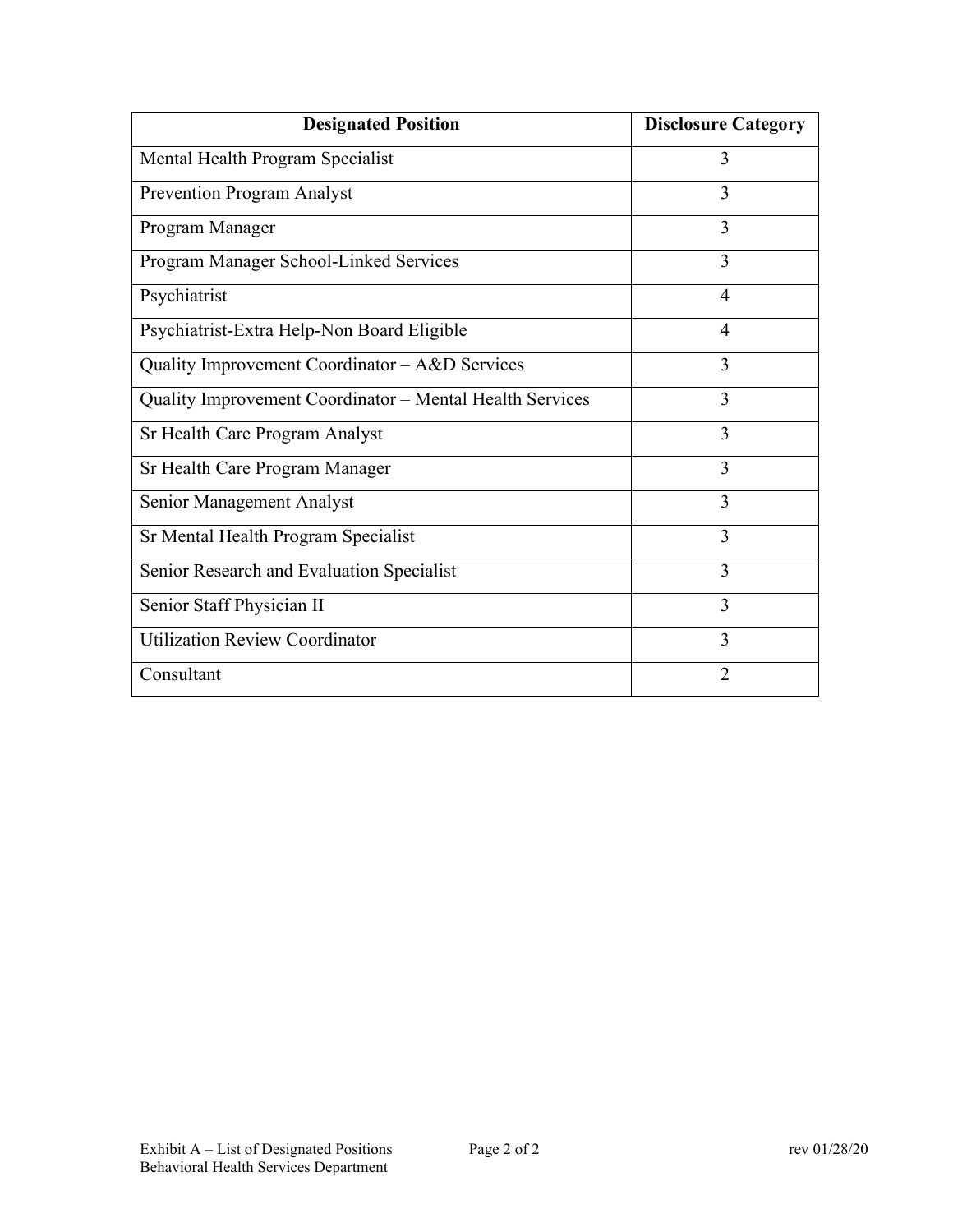#### **APPENDIX**

# **CONFLICT OF INTEREST CODE OF THE COUNTY OF SANTA CLARA**

## **EXHIBIT "B" DISCLOSURE CATEGORIES FOR**

### **BEHAVIORAL HEALTH SERVICES DEPARTMENT**

Pursuant to the County of Santa Clara's Conflict of Interest Code, Disclosure Categories 1 and 2 shall read as follows for all Code Agencies.

**Disclosure Category 1**: Persons in this category shall disclose:

(1) all investments in, business positions in, and income (including gifts, loans and travel payments) from:

(a) all sources that provide, plan to provide, or have provided in the last two years, facilities, goods, software, hardware, or related technology, equipment, vehicles, machinery or services, including training or consulting services, to the County;

(b) all sources that are subject to the regulatory, monitoring, investigatory, enforcement, valuation, certification, permit or licensing authority of, or have an application for a license, permit or certificate pending before, the County;

(c) all sources that receive, are planning to apply to receive, or have received in the last two years, grants or other monies from or through the County; and sources that receive referrals to provide assessments and/or treatments that are required or recommended by the County; and

(2) all interests in real property in the County of Santa Clara located entirely or partly within the County, or within two miles of County boundaries, or of any land owned or used by the County.

**Disclosure Category 2**: Each Consultant shall disclose: (1) all investments in, business positions in, and income (including gifts, loans and travel payments) from: (a) all sources that provide, plan to provide, or have provided in the last two years, facilities, goods, software, hardware, or related technology, equipment, vehicles, machinery or services, including training or consulting services, to the County; (b) all sources that are subject to the regulatory, monitoring, investigatory, enforcement, valuation, certification, permit or licensing authority of, or have an application for a license, permit or certificate pending before, the County; (c) all sources that receive, are planning to apply to receive, or have received in the last two years, grants or other monies from or through the County; and sources that receive referrals to provide assessments and/or treatments that are required or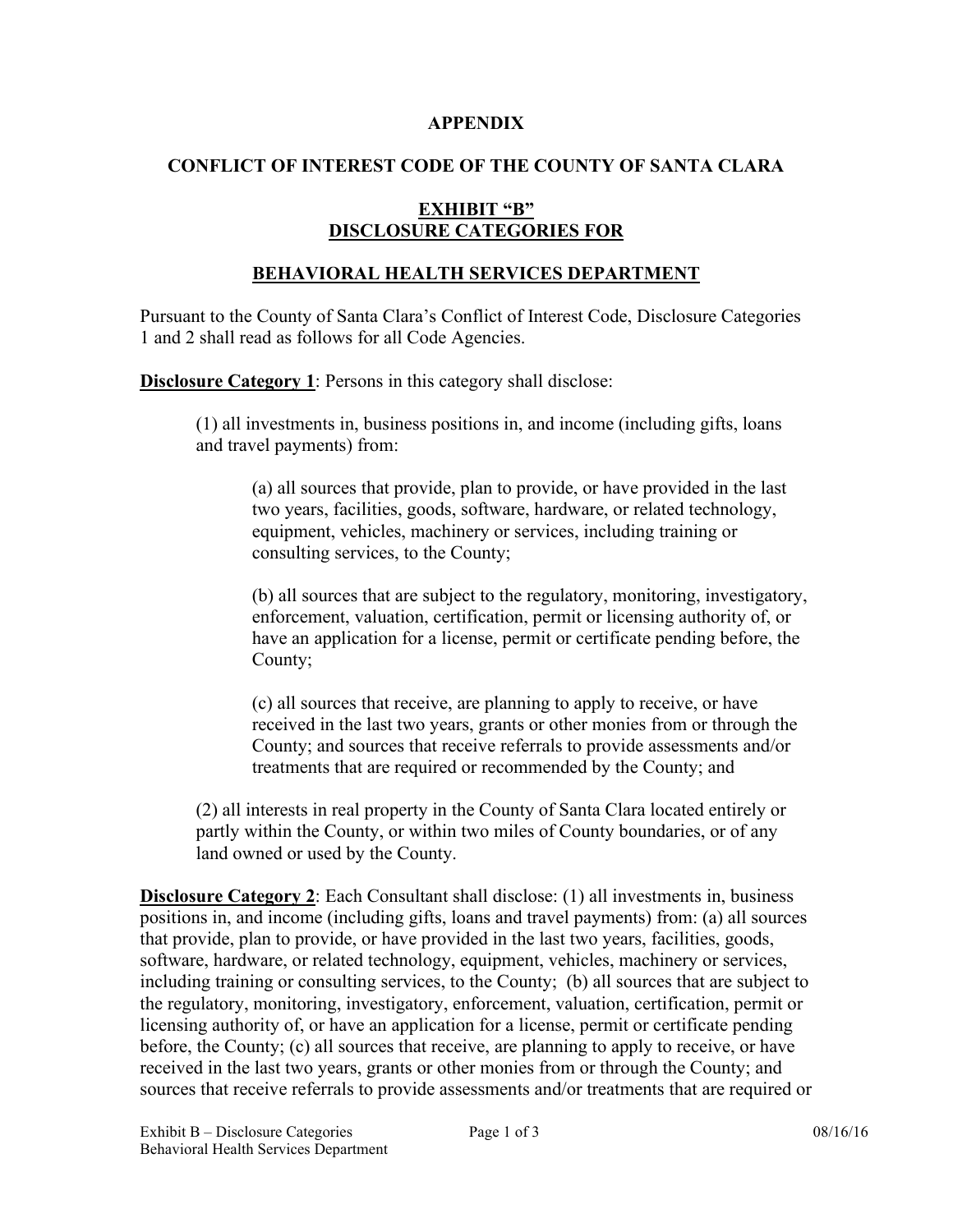recommended by the County; and (2) all interests in real property in the County of Santa Clara located entirely or partly within the County, or within two miles of County boundaries, or of any land owned or used by the County, subject to the following limitation: the Code Agency for which a consultant works may determine in writing, following approval by County Counsel as to form and legality, that the particular consultant is hired to perform a range of duties that is limited in scope and, thus, is not required to comply with the full disclosure requirements described above, but instead must comply with more tailored disclosure requirements specific to that consultant. Such a determination shall include a description of the consultant's duties and, based upon that description, a statement of the extent of disclosure requirements.

In addition to the above two categories, the Behavioral Health Services Department shall have the following categories:

**Disclosure Category 3:** Persons in this category shall disclose:

(1) all investments in, business positions in, and income (including gifts, loans and travel payments) from:

(a) all sources that are of the type to provide goods, services, facilities, treatment, medications or equipment relating to the treatment, planning, prevention or education of persons suffering from any mental illness or from alcohol or drug use or abuse;

(b) all sources that provide, plan to provide, or have provided in the last two years, facilities, goods, treatment, medications, software, hardware, or related technology, equipment, vehicles, machinery, or services, including training or consulting services, to the Behavioral Health Services Department;

(c) all sources that receive, are planning to apply to receive, or have received in the last two years, grants or other monies (i) from or through the Behavioral Health Services Department, or (ii) from or through the County of the type managed or administered by the Behavioral Health Services Department; and sources that receive referrals to provide assessments and/or treatments that are required or recommended by the Behavioral Health Services Department; and

(2) all interests in real property in the County of Santa Clara located entirely or partly within the County, or within two miles of County boundaries, or of any land owned or used by the County.